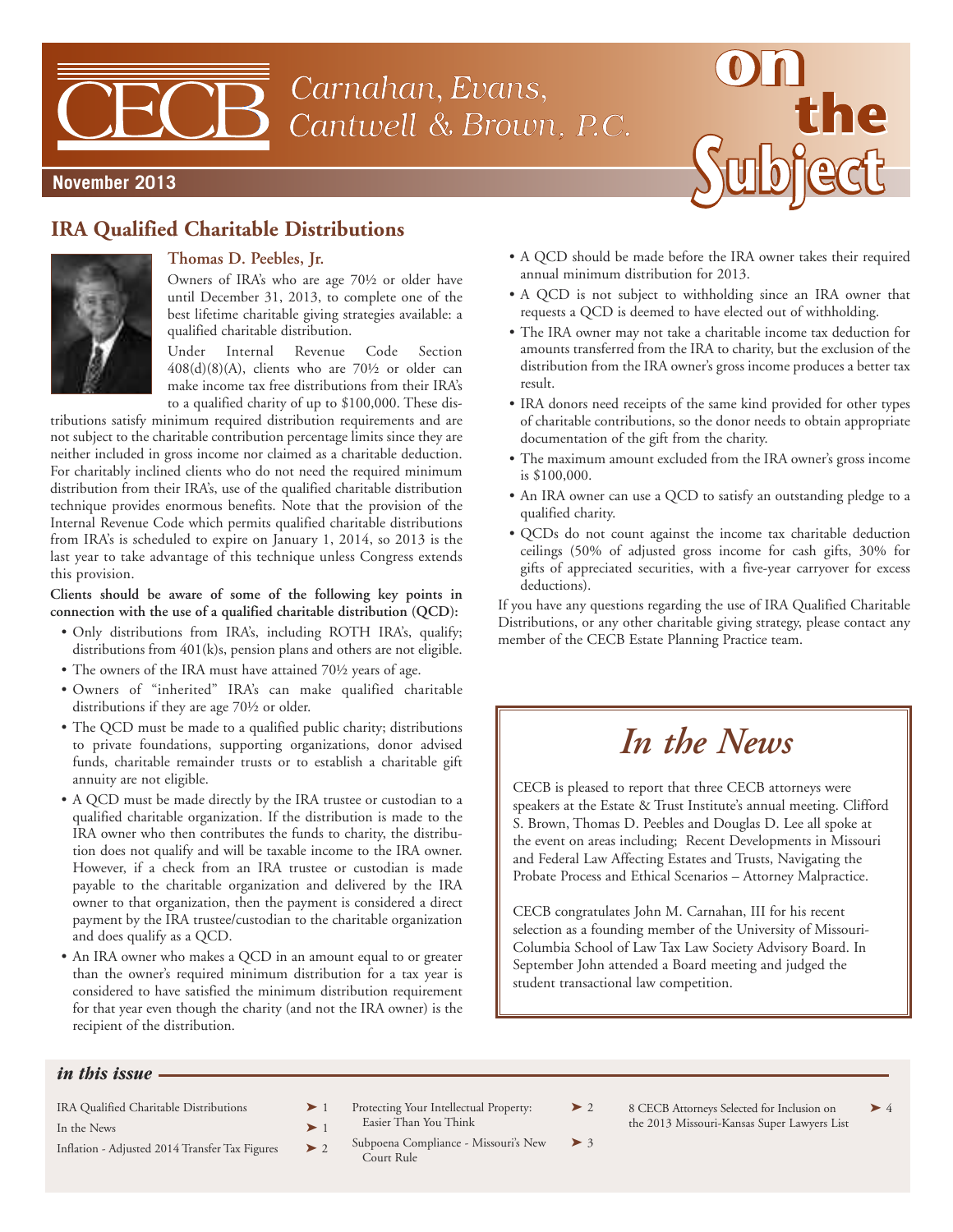## **Inflation - Adjusted 2014 Transfer Tax Figures**



## **Thomas D. Peebles, Jr.**

Several tax figures are adjusted annually for inflation based on the average Consumer Price Index (CPI) for the 12-month period ending the previous August 31st. The August 2013 CPI has now been released by the U.S. Department of Labor. Using the CPI for August 2013, and the preceding 11 months, some of the anticipated 2014 adjustments can be summarized as follows:

1. Estate/Gift/Generation-Skipping Tax Exemptions. For gifts or transfers made in 2014, and for those dying in 2014, the exclusion amount will be \$5,340,000 (up from the \$5,250,000 exclusion in 2013).

2. Gift Tax Annual Exclusion. For gifts made in 2014, the gift tax annual exclusion will be \$14,000 (the same as for gifts made in 2013).

3. Estate & Trust Income Tax Rates. For 2014, the income tax brackets for income taxable at the estate or trust level will be:

| If taxable income is:           | The tax is:                                       |
|---------------------------------|---------------------------------------------------|
| a. \$2,500 or under             | 15% of taxable income                             |
| b. Between \$2,500 and \$5,800  | \$375 plus 25% of the excess over \$2,500         |
| c. Between \$5,800 and \$8.900  | \$1,200 plus 28% of the excess over \$5,800       |
| d. Between \$8,900 and \$12,150 | \$2,068 plus 33% of the excess over \$8,900       |
| e. Over \$12,150                | \$3,140.50 plus 39.6% of the excess over \$12,150 |
|                                 |                                                   |

## **Protecting Your Intellectual Property: Easier Than You Think**



### **Jay Preston**

Most people, attorneys included, probably don't give much thought to protecting their intellectual property through formal registration; intellectual property in this

article referring to trademarks and works subject to copyright protection. Whether it is because we don't think such registration is necessary, isn't worth it, or are unaware of exactly how to procure it. Given the low cost of registration and the substantial benefits available to registered works and marks it is advisable to register any work or mark that is distributed publicly or that is created with any intention to sell.

The most well known form of intellectual property protection is copyright. This protection extends to material that is authored, original, and fixed in a tangible medium of expression: including books, articles, music, plays, pictures, sculptures, movies, drawings, and a multitude of other material. As of 1978 copyright protection is exclusively a matter of federal law. The protection under federal law attaches immediately once the work is created, registration of the work is not a pre-requisite for protection.

However, registering your copyright and taking steps to insure that others are aware of your authorship of the work provide significant advantages should a dispute arise involving the work. One important step to take is to place a copyright notice on the work itself. This is especially important if you plan to publicly distribute the work. Generally, this notice should include: (1) the word Copyright, the abbreviation "Copr.", or the symbol ©; (2) the year the work was first published; and (3) the name of the owner of the work. The notice must be displayed so as to give reasonable notice of the claim of copyright, meaning that it should be of sufficient size and clarity to be read by the naked eye. By affixing this notice a defendant in a copyright infringement suit may not claim that his or her infringement was innocent in the hopes of lessening the amount of damages awarded.

Apart from the placement of the copyright notice it is even more important to register the work. The fee charged by the copyright office for registration is thirty five dollars. By registering the work the author or owner creates evidence establishing the validity and ownership of the copyright, is allowed to file suit to enforce the copyright in federal court, and if registered within three months of the work being first published or within one month after learning of the infringement a court may award statutory damages and/or attorney's fees. The availability of statutory damages, as opposed to actual damages, is important as proving actual damages, usually profits lost as result of the infringement, in a copyright case is often difficult and uncertain.

Protection is also available for trademarks and service marks. A trademark being a name or symbol that distinguishes goods made or sold by a business, and a service mark being the equivalent for a business that offers services as opposed to goods. Protection for these marks is available under both Missouri and federal law. The mark will obtain common law protection in Missouri

once it is used. "Used" requires that the mark be placed on the good sold or displayed in the sale or advertising of the service in Missouri.

Once "used" in Missouri a mark may be registered with the Missouri Secretary of State, thereby obtaining both common law and statutory protections; the registration fee is fifty dollars. The registration lasts for ten years and may be renewed for a ten dollar fee. A registered mark enjoys several benefits over an unregistered mark. The owner of an unregistered mark is able to file suit to prevent the use of an infringing mark if such mark is likely to cause injury to the owner's business reputation or dilute the distinctive character of the owner's mark. If the mark is registered the owner may also seek an award of all profits that were derived from the use of the mark or damages suffered by the wrongful use of the mark. This is in addition to the fact that registration creates evidence of ownership, just as in copyright. A mark may also be registered at the federal level by filing an application with the U.S. Patent and Trademark Office.

Formal registration of a mark or a copyrightable work may not generally come to mind or appear important when the work or mark is first used or created, but the advantages available to registered works and marks are substantial if a conflict involving ownership or use should ever arise. These advantages, weighed against the low cost of registration, require that any business or individual with registrable material give serious consideration to registration.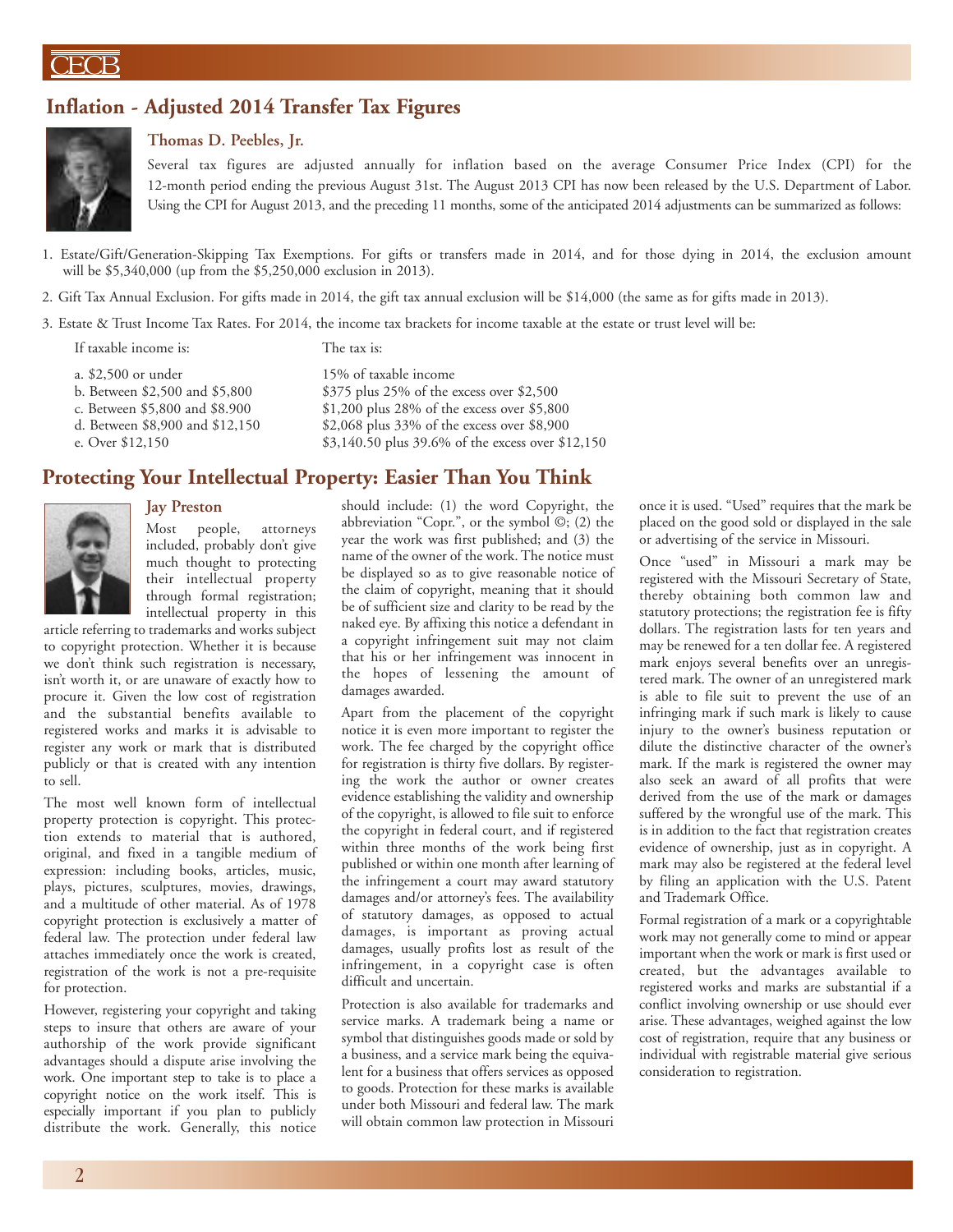## **Subpoena Compliance – Missouri's New Court Rule**



# **Christiaan D. Horton**

In the past, attorneys would often seek the issuance of Subpoenas for service on third parties, usually custodians of records, on short notice to secure the production of

documents related to their case. Is this because many attorneys procrastinate? Maybe so. However, our Missouri Supreme Court has recently addressed this practice by formulating a new subpoena rule that is designed to protect third parties from this potential abuse and to give other parties to the civil litigation a "head's up" that such documents are being requested with enough time to formulate objections to the production.

**Subpoena Issuance 101:** Missouri Supreme Court Rule 57.09 sets forth the process and procedure for serving subpoenas to secure deposition testimony and document production from third parties. It should be noted that subpoenas may only be issued by an officer or person before whom depositions may be taken, like a Court Reporter, or by the Clerk of the Court in which the civil action is pending. The subpoena must state the name, address and telephone number of all attorneys of record and self-represented parties, and must command each person to whom it is directed to attend and give testimony at a time and place specifically set forth in the subpoena.

In conjunction with the deposition notice, the subpoena may also command the production of books, papers, documents or other tangible things. Of course, a Court may quash or modify the subpoena if it is unreasonable or oppressive or may require the party who issued and served the subpoena to advance the reasonable cost of producing the documents and things requested (ie., copy charges and search fees for archived records).

**Time Requirements for Service of Subpoenas.** Rule 57.09(c) now sets forth certain protections for subpoenas of this nature that are served on third parties or parties who are not involved in the civil litigation pending before the Court. Under Missouri's new rule, a subpoena to a nonparty for the production of documents and things shall be served no fewer than ten **(10) days** before the time specified for compliance. This gives all attorneys and parties an opportunity to assess whether the subpoena was properly issued and allows time for court intervention through motions to quash or modify the subpoena if it is unreasonable or oppressive. **The party serving a subpoena on a non-party must also provide a copy of the subpoena to** **every party in the case with a proof of service**, and a party objecting to the subpoena is allowed to seek a protective order under Rule 56.01(c).

Missouri's new rule also puts the responsibility on the attorney who initiated the issuance and service of the subpoena to take reasonable steps to avoid imposing undue burden or expense on a non-party subject to the subpoena.

**Written Agreement Required to Avoid Deposition**. It was also common practice for attorneys to acquire documents from third parties by instructing that a deposition was not necessary if the documents could be produced in advance of the deposition date and supplied to the attorney requesting them. This allowed attorneys to essentially gather documents without the knowledge of other parties or attorneys in the case. This practice is no longer permitted with the new rule. Now Rule 57.09(c) requires an agreement of all parties in the civil action to excuse a non-party from appearance at the deposition and production of the subpoenaed items in advance. In other words, all attorneys of record on the case must approve of this practice which prevents secret gathering of documents in advance of the deposition date contained in the subpoena. If all parties agree, the third party may produce documents to the requesting attorney or party who is then responsible for providing all other parties the opportunity to inspect or copy the subpoenaed items. Furthermore, the requesting attorney or party must advise the non-party in writing of this agreement reached, and provide a copy to all attorneys of record and self-represented parties of this communication. Absent such an agreement, the subpoenaed items shall only be produced at the deposition. Again, this insures that all parties and attorneys have the same opportunity to review and inspect the documents and things produced.

#### **Third parties beware: you must attend the deposition and produce the documents requested unless you have a signed agreement from all attorneys and unrepresented parties that such attendance is not required!**

**Business Record Affidavits.** Upon request by any party, the non-party shall also produce with the subpoenaed items a Business Record Affidavit of the Custodian of Records of the Company or person in charge of the safekeeping of the records. The purpose of this affidavit is to provide the foundation necessary to substantiate the authenticity of the documents so they may be introduced at a hearing or trial with proper evidentiary foundation. The Affidavit, if supplied, will in most cases prevent a subsequent court appearance related to the authenticity of the documents.

**Rights to Object.** A non-party has rights to object to inspection and copying of designated items under the new rule as well. The objection must state the specific reasons why the subpoena should be quashed or modified, and with the ten (10) day rule now in effect, there is time for all parties to be notified and for timely court intervention if an agreement cannot be reached on the subject. If a timely and specific objection is made, the party who issued and served the subpoena is not entitled to inspect or copy the subpoenaed items except pursuant to an order of the court.

**Pitfalls of Non-Compliance.** Of course, there are "teeth" in the Rule that carry forward from its prior version for those contemplating an approach of non-compliance. Any person who, without adequate excuse, fails to obey a subpoena served upon such person may be held on contempt of court in which the civil action is pending, and could be exposed for liability for attorney's fees and court costs, and in extreme cases, potential confinement, until the contempt is purged as ordered by the court.

**Take Aways.** Often, third party compliance with subpoenas is not controversial, but on occasion, significant legal concerns could arise including the obligations that the third party may have to protect privileged and confidential information, including company trade secrets, employment records, and protected health information. A strong recommendation is made to consult with legal counsel should any significant concern arise on the production of sensitive documents. Under Missouri's new rule, the "I didn't have time to file an objection or quash the subpoena" excuse will no longer be a viable one. Take comfort knowing that The Litigation Group at Carnahan, Evans, Cantwell & Brown, P.C. stands ready to assist on any subpoena and document production issues you or your company may encounter.

### **For Your Convenience…**

**Please feel free to utilize our wireless high-speed internet capabilities when visiting our Springfield office. Using your own personal laptop, you can connect to the internet in any of our conference rooms or in our reception area.**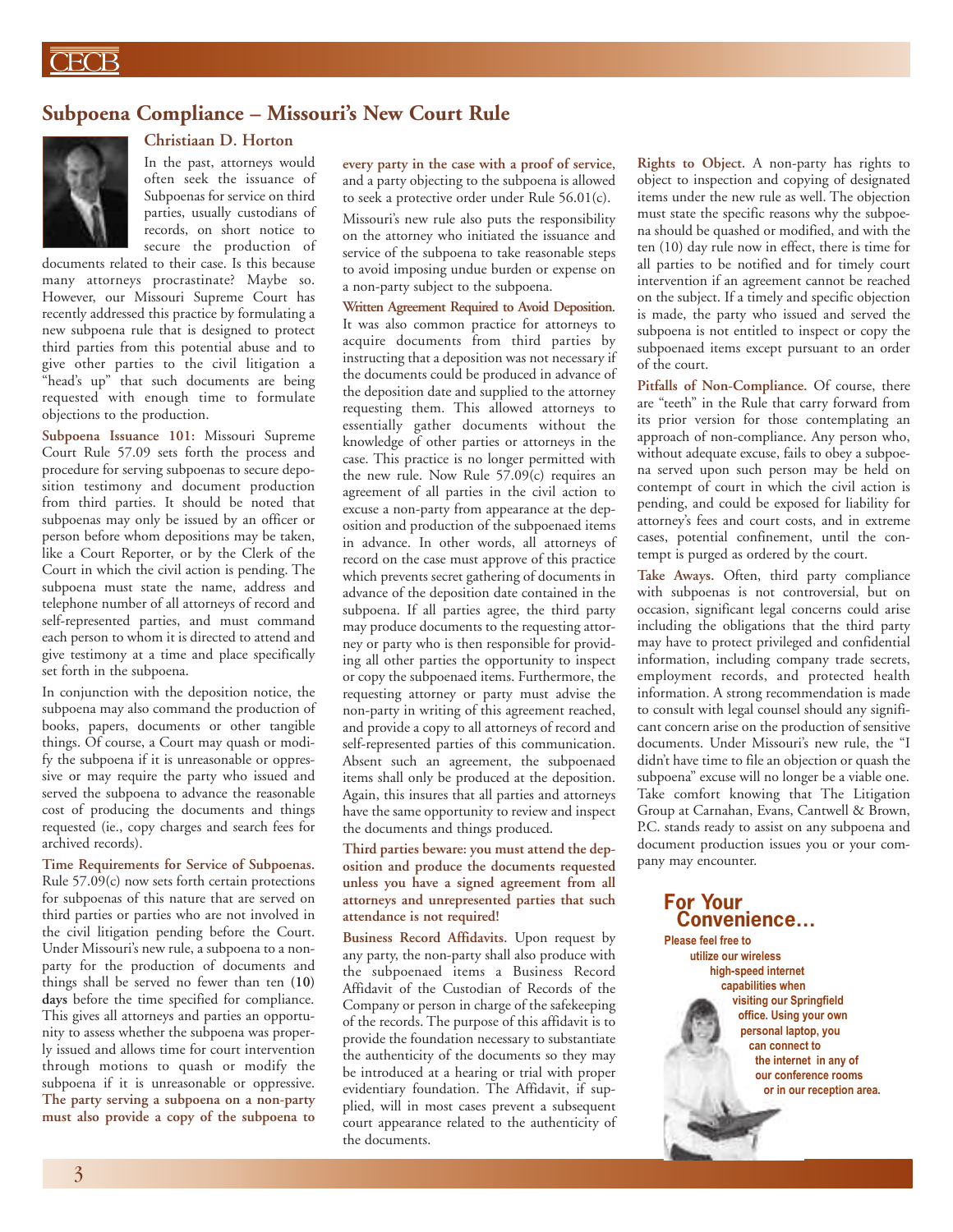# **8 CECB Attorneys Selected for Inclusion on the 2013 Missouri-Kansas** *Super Lawyers* **® List**

Each year, *Law & Politics Magazine* invites lawyers in each state to nominate top Missouri and Kansas lawyers, they've personally observed in action. Research is then conducted on each candidate dividing them into practice areas. A panel of preeminent peers in each practice area then evaluates each candidate. From the original pool of candidates, only 5 percent of Missouri and Kansas attorneys are selected for inclusion in Super Lawyers. Meet the six CECB Attorneys that were included in the list.



**John M. Carnahan III** is a shareholder in the Transactional and Estate Planning Practice Groups of Carnahan, Evans, Cantwell & Brown, P.C. He concentrates his practice in the areas of tax planning, corporate transactions, estate planning, and business succession planning for family-owned businesses. John has been awarded an AV Rating by Martindale-Hubbell.

John is a member of the American College of Tax Counsel. The College is made up of approximately 700 fellows who have been chosen by their peers in recognition of their outstanding reputations and contributions in the field of tax law. John also a fellow of the American and the Missouri bar foundations.

John is also a member of the Springfield Metropolitan and American (Member, Sections on: Taxation, Business Law, and Real Property, Probate and Trust Law) Bar Associations, as well as The Missouri Bar (Chairman, Taxation Committee, 1984-1985). John has also served as an author and editor for the *Missouri Law Review, The Journal of S Corporations* and *The Tax Lawyer*. John

recently completed service as a member of the Board of Curators of the University of Missouri System (2005-2011). John as been included on the *Missouri Kansas Super Lawyers*® list since 2006.



**William E. Evans** is a shareholder in the Transactional Practice Group of Carnahan, Evans, Cantwell & Brown, P.C. He concentrates his practice in the areas of taxation, corporations, real estate business, and employer/employee law. He has been awarded an AV Rating by Martindale-Hubbell [highest rating possible].

Bill has significant experience in mergers and acquisitions, tax free like-kind exchanges of real estate, and the formation and planning of limited partnerships, limited liability companies, and corporations.

Bill is currently serving as the International President of the International Brotherhood of Magicians ( the "I.B.M." ), a not-forprofit organization consisting of over 12,000 amateur and professional magicians worldwide, and is Chairman of its Grievance Committee. Mr. Evans has previously served as the I.B.M.'s Legal Advisor and as a member of the Board of Trustees through its Executive Committee.

Bill is a fellow in the American College of Tax Counsel, an elite group of only 700 tax lawyers in private practice, in law school teaching positions and in government, who are recognized for their excellence in tax practice and for their substantial contributions and commitment to the profession. Bill has also been named to the "Best Lawyers in America" list by the publication of the same name. Mr. Evans has been included on the Missouri Kansas Super Lawyers® list in 2006, and 2010-2013.



**Clifford S. Brown** practices in the Estate Planning Practice Group of Carnahan, Evans, Cantwell & Brown, P.C. He concentrates his practice in the areas of estate planning, probate, and trust litigation, and related tax matters.

Cliff has served as an educator and speaker on behalf of the Supreme Court of the State of Missouri, the Missouri Bar Association, the University of Missouri - Columbia School of Law, and other organizations in providing continuing legal education to members of the legal profession.

Cliff is listed in Who's Who in American Law, as well as The Best Lawyers in America. He served as the 84th President of the Springfield Metropolitan Bar Association in 2006. In September 2003, he was appointed to the Board of Law Examiners by the Supreme Court. In 1991, Cliff was elected as a Fellow of the American College of Trust and Estate Counsel. Cliff's community involvement includes serving on the Board of Directors of the Burrell Center and the Community Foundation of the Ozarks.

Cliff has been selected to the *Missouri Kansas Super Lawyers*® list since 2005.



**Joseph D. "Chip" Sheppard, III** is a shareholder and Chairman of the Litigation/Dispute Resolution Practice Group of Carnahan, Evans, Cantwell & Brown, P.C. He concentrates his practice in the areas of real estate, business, securities and intellectual property litigation, dispute resolution and transactions.

A substantial portion of Chip's practice includes securities and other fraud and fiduciary duty related claims, both as an arbitrator and as counsel for the parties. He has tried a combined total of more than 50 arbitrations, state and federal trials, both jury and nonjury, in his areas of concentration. Other areas of concentration are various business transactions, acquisitions, real estate development and related litigation and probate litigation.

Chip is President of the Springfield Metropolitan Bar Association, Chairman of the Non-Partisan Court Plan Committee, Vice-Chair of the Ozark Technical Community College Foundation Board of Directors, member of the American Bar Association, the

Missouri Bar, the Public Investors Arbitration Bar Association. In 2005 he was elected as a Fellow of the American Bar Association, an honor bestowed upon less than .5 percent of the Bar. In 2008, he Co-Chaired the Greene Countians for Fair and Impartial Judges Committee which was responsible for bringing the Missouri Court Plan to Greene County, was a finalist for Missouri Lawyer of the Year and received the Missouri Bar Association and Springfield Metropolitan Bar Association President's Awards in recognition of extraordinary service to those Associations and the legal profession. Chip has also been named to the "Best Lawyers in America" list by the publication of the same name.

Chip was selected to the Missouri Kansas Super Lawyers® list in 2005 and 2006 and again for 2010-2013. *Continued on Page 5*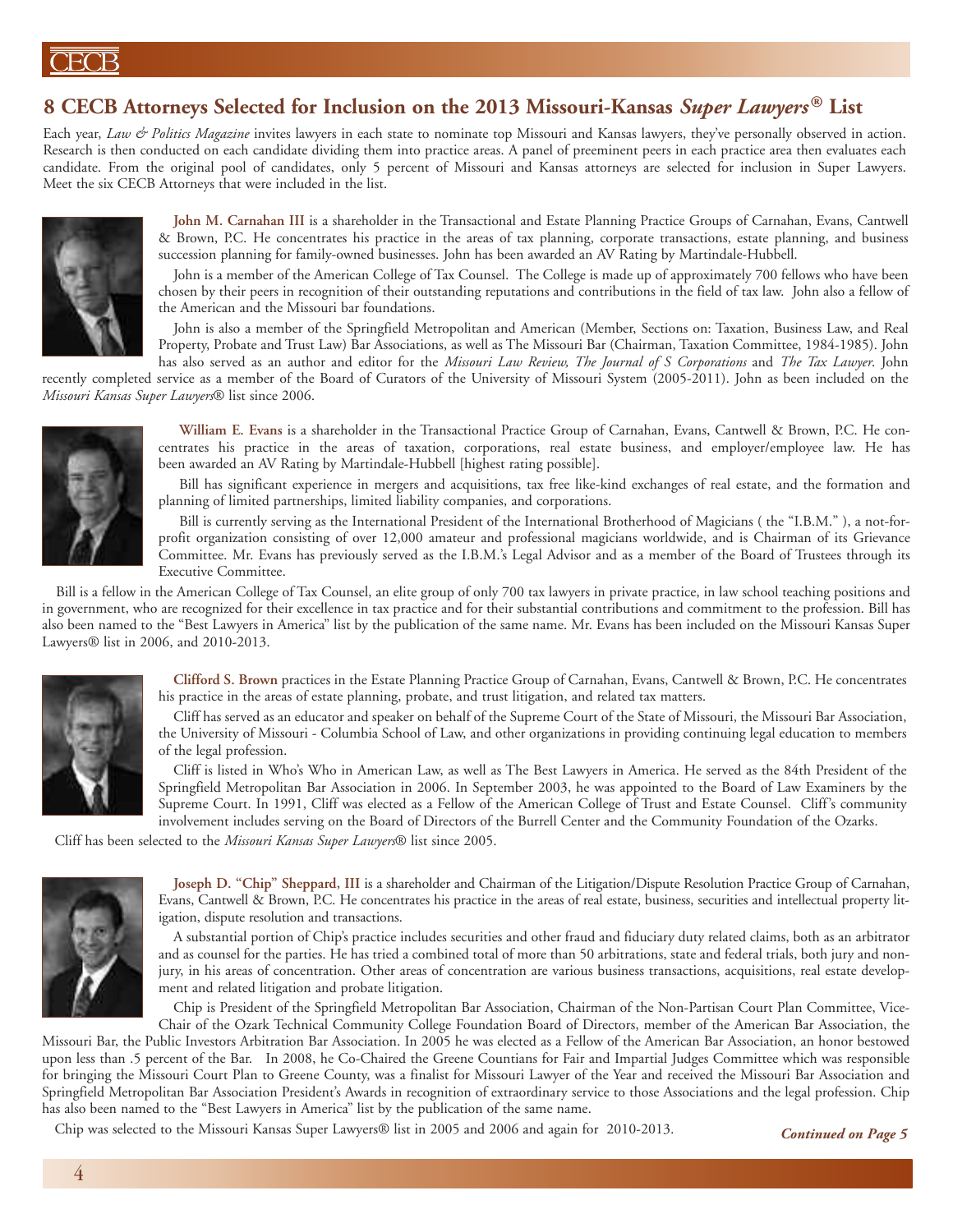### *Missouri-Kansas Super Lawyers - Continued from Page 4*



**Thomas D. Peebles, Jr** is a shareholder and member of the Estate Planning Practice Group of Carnahan, Evans, Cantwell & Brown, P.C. Mr. Peebles has concentrated his practice in estate planning and estate and trust administration matters since 1980. Tom has significant experience in the preparation of basic and sophisticated estate planning documents, and in wealth transfer planning for high net worth clients, closely held business owners and their families. He has been awarded an AV Rating from Martindale-Hubbell in recognition of his preeminent work in assisting his clients in achieving their estate planning goals and objectives. In 2004, Mr. Peebles was elected a Fellow of The American College of Trust and Estate Counsel in recognition of distinguished service in the practice of estate planning, probate and trust law.

Tom has been honored since 2010 with being named to the "Best Lawyers in America" list. Tom was also elected by his peers as a Fellow in the American Bar Foundation. Membership as a Fellow in the American Bar Foundation is limited to one-third of one

percent of the lawyers in America

Tom has, over the years, devoted a substantial amount of his time towards civic and charitable activities including the Community Foundation of the Ozarks, the Foundation for the Springfield Public Schools and the Springfield-Greene County Library Foundation. Mr. Peebles was recognized as one of ten "Volunteers of the Year" as part of the 2004 Gift of Time Awards sponsored by the Council of Churches of the Ozarks. Tom was selected to the Missouri Kansas Super Lawyers® list in 2005 and 2006 and again for 2010-2013.



**John E. Price** is a shareholder in the Litigation Practice Group of Carnahan, Evans, Cantwell & Brown, P.C., concentrating in civil and business litigation, environmental law, corporate and real estate law and appellate practice. Mr. Price has wide experience in environmental law over the last 30 years. He has handled litigation under the Clean Air Act, Clean Water Act, Superfund and toxic torts. He regularly advises clients on environmental regulation, permitting and real estate transactions. John has an AV Rating by Martindale-Hubbell.

John also has much experience with large, complex real estate and business transactions, and with commercial litigation involving leases, contracts and insurance disputes. He has argued over 75 appeals in federal and state appellate courts.

Mr. Price has served as a board member for eight years and was the 2010-2012 President of the Springfield Sister Cities Association, and is currently on the board and entering a term as the 2012-2013 Chairperson of the Springfield-Greene County Park Board. In the past he has served on the board and as President of the Wilsons Creek National Battlefield Foundation, as a board member and President of the Visiting Nurses Association of Springfield, as a member of the Springfield Environmental Advisory Board, as a member and volunteer for Project Parkway. John was recently honored with a 2012 Gift of Time Award from The City of Springfield and the Council of Churches of the Ozarks.

John has been selected to the Missouri Kansas Super Lawyers® list since 2007.



**Rodney H. Nichols** is a Shareholder of the firm and is part of the Banking, Litigation and Transactional Practice Groups of Carnahan, Evans, Cantwell & Brown, P.C. He concentrates his practice in the areas of banking and creditor's rights, commercial, real estate and probate litigation as well as general corporate and business matters. He has served as Chairman and Vice Chairman of the Bank Counsel Section of the Missouri Banker's Association and remains a member of its advisory board.

Mr. Nichols devotes a significant amount of time to the community and has served as Chairman of the Board of Directors for the Developmental Center of the Ozarks. In October 2004, Mr. Nichols was appointed by the Greene County Commissioners to serve as a Member of the Springfield/Greene County Library Board of Trustees and served two terms through July, 2011. In 2003, he was recognized by the Springfield Business Journal with their "40 Under 40" award, for his outstanding contribution to the community and his profession. He currently serves on the Board of Directors of the James River Basin Partnership.

In January 2007, Mr. Nichols was appointed as a Member of the City of Springfield's Jordan Valley Park Tax Abatement and Tax Increment Financing Commission. In 2011 he was selected to serve as a member of a task force organized by the City of Springfield to evaluate the future use and development of a parcel of real estate owned by the City adjacent to the City's Exposition facility.

Mr. Nichols is a graduate of Leadership Springfield, Class XVI. Mr. Nichols' professional memberships include the Springfield Metropolitan Bar Association, the American Bar Association, and the Missouri Bar.



**Richard B. Maltby** is a shareholder of the Litigation/Dispute Resolution Practice Group of Carnahan, Evans, Cantwell & Brown, P.C. He concentrates his practice in the areas of construction, architectural, engineering and development law, business litigation, real estate litigation, and alternative dispute resolution.

Rich has substantial experience handling all aspects of the construction process, including bidding, contract negotiation, project management, and claims resolution. His representation has included many widely recognized owners, developers, contractors, subcontractors, suppliers, design professionals, and lenders throughout Missouri, the Midwest, and the United States. Rich was recognized by the Missouri Lawyers Weekly as a 2011 Missouri Up and Coming Lawyer.

Rich was also named to the Missouri & Kansas Super Lawyers list as a 2012 Rising Star and the Springfield Business Journal list as a 2013 member of 40 Under 40. He currently is participating in Leadership Springfield, Class XXIX and is the President of the

Construction Specifications Institute, Southwest Missouri. This was Rich's first year for inclusion in the Missouri Kansas Super Lawyers® list in the area of Construction Litigation.